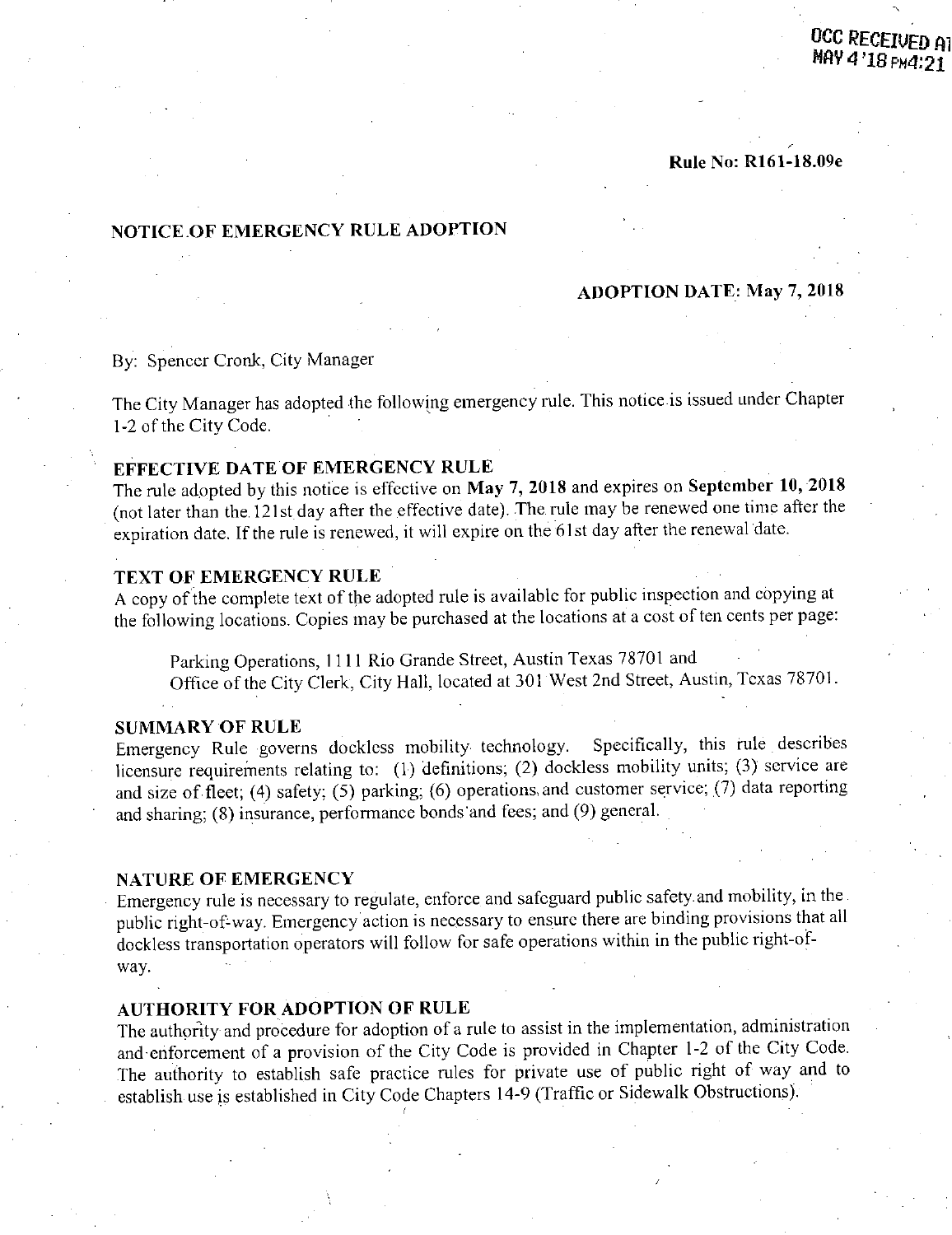# CERTIFICATION BY CITY ATTORNEY

(

By signing this Notice of Emergency Rule Adoption Rule 161-18.09e, the City Attorney certifies that the City Attorney has reviewed the rule and finds adoption of the rule to be a valid exercise, of the City Manager's authority.

# REVIEWED AND APPROVED

 $2n \geq$ 

Spencer Cronk, City Manager

*Anne Morgan, City Attorney* 

 $Rob$ ert J. Spillar,  $n$ <sup>'</sup>.E., Director Austin Transportation Department

DATE:  $5/4/2018$ 

 $\Delta$  DATE:  $\frac{5}{4}$   $\frac{4}{2018}$ 

*DATE: 5/4/2018*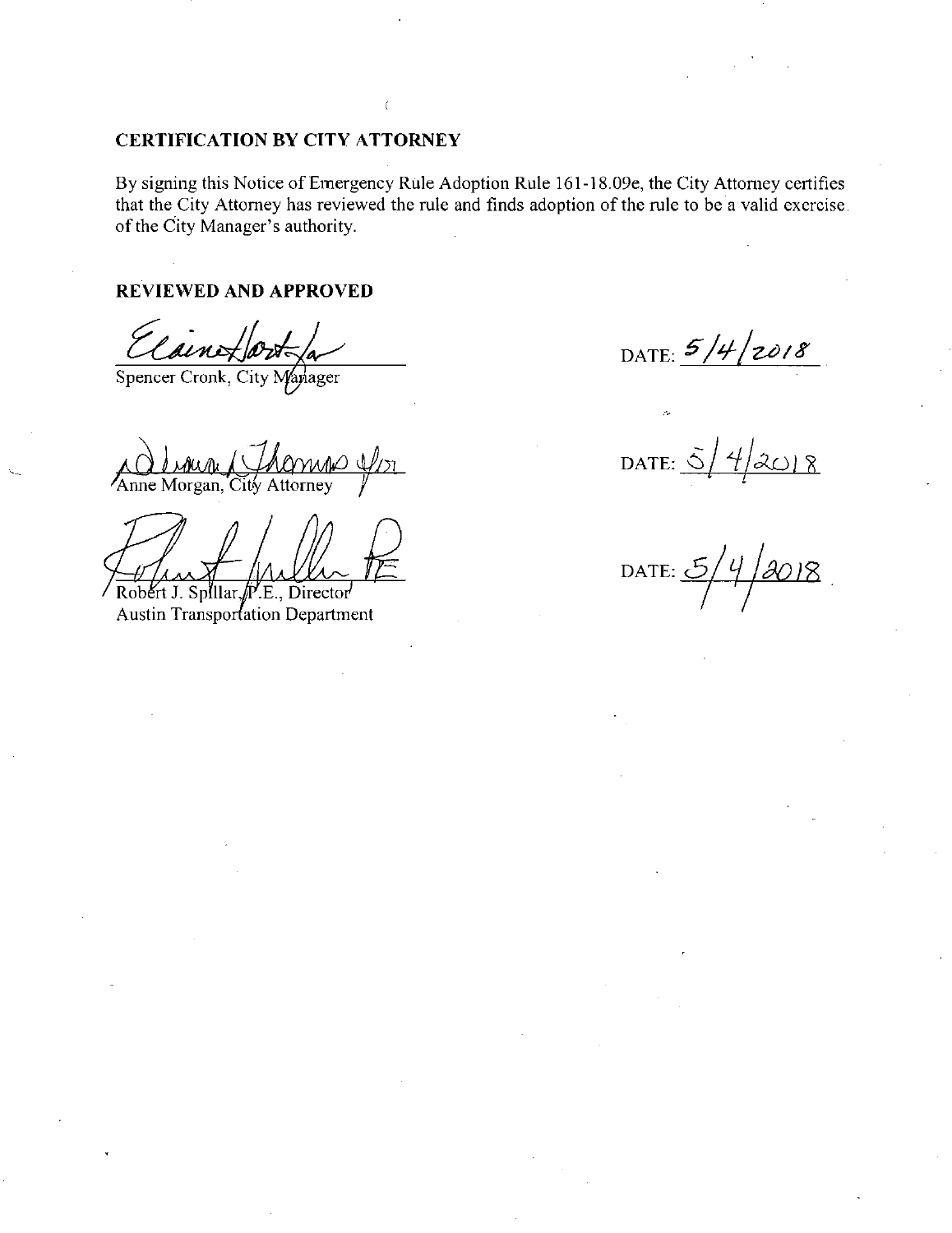| $\mathbf{1}$                     | <b>EMERGENCY RULES FOR DEPLOYMENT OF</b>                                                                                                                                                                                                                    |
|----------------------------------|-------------------------------------------------------------------------------------------------------------------------------------------------------------------------------------------------------------------------------------------------------------|
| $\overline{2}$                   | <b>EMERGING TRANSPORTATION MOBILITY SYSTEMS</b>                                                                                                                                                                                                             |
| $\mathfrak{Z}$<br>$\overline{4}$ | Dockless Mobility Technology - Rule No: R161-18.09e                                                                                                                                                                                                         |
| 5<br>6<br>$\overline{7}$         | <b>Section 1 – Definitions</b>                                                                                                                                                                                                                              |
| 8<br>9                           | Defined terms used in these rules shall have the meanings assigned to them in<br>City Code, Chapter 14-9 or as follows:                                                                                                                                     |
| 10<br>11 <sup>1</sup><br>12      | <b>Designated Area</b> means any part of the public right of way designated by the<br>director of transportation, for the placement of dockless units.                                                                                                      |
| 13<br>14<br>15                   | <b>Director</b> means the director of the Austin Transportation Department.                                                                                                                                                                                 |
| 16<br>17<br>18                   | Director's Rules means these rules and procedures established by the director,<br>under Chapter 14-9, to provide additional guidance and clarity on the<br>administration of dockless transportation mobility systems and services.                         |
| 19<br>20<br>21<br>22             | Dockless Mobility System means a mobility system or service licensed by the<br>City, comprised of unit(s) for the purpose of transportation.                                                                                                                |
| 23<br>24<br>25<br>26             | Dockless Mobility Unit means a singular device used in a greater, publically<br>offered transportation system for the conveyance of people, goods or services,<br>that does not require fixed docking stations or apparatus to receive or return a<br>unit. |
| 27<br>28<br>29<br>30             | <b>Electric Assist</b> means an electric motor affixed to a bicycle regulated by<br>pedaling, that assists the efforts of the driver when they are pedaling.                                                                                                |
| 31<br>32<br>33<br>34             | Good Standing means the status of an applicant or licensee, when such is<br>compliant with the payment of all statutory fees, fines and the filing of required<br>data, statistics and reports owed the City.                                               |
| 35<br>36<br>37<br>38             | <b>Licensee</b> means a person(s) who holds a license issued by the City under<br>Chapter 14-9 of the code to operate a city-wide service. The term includes any<br>employee, agent or independent contractor hired by the permit holder.                   |
| 39<br>40                         | Notice means a communication such as a letter, email, citation or civil penalty,<br>warning or announcement.                                                                                                                                                |
| 41<br>42<br>43<br>44             | <b>Restricted Area</b> means any part of the public right of way restricted by the<br>director, for the placement of dockless units.                                                                                                                        |

J,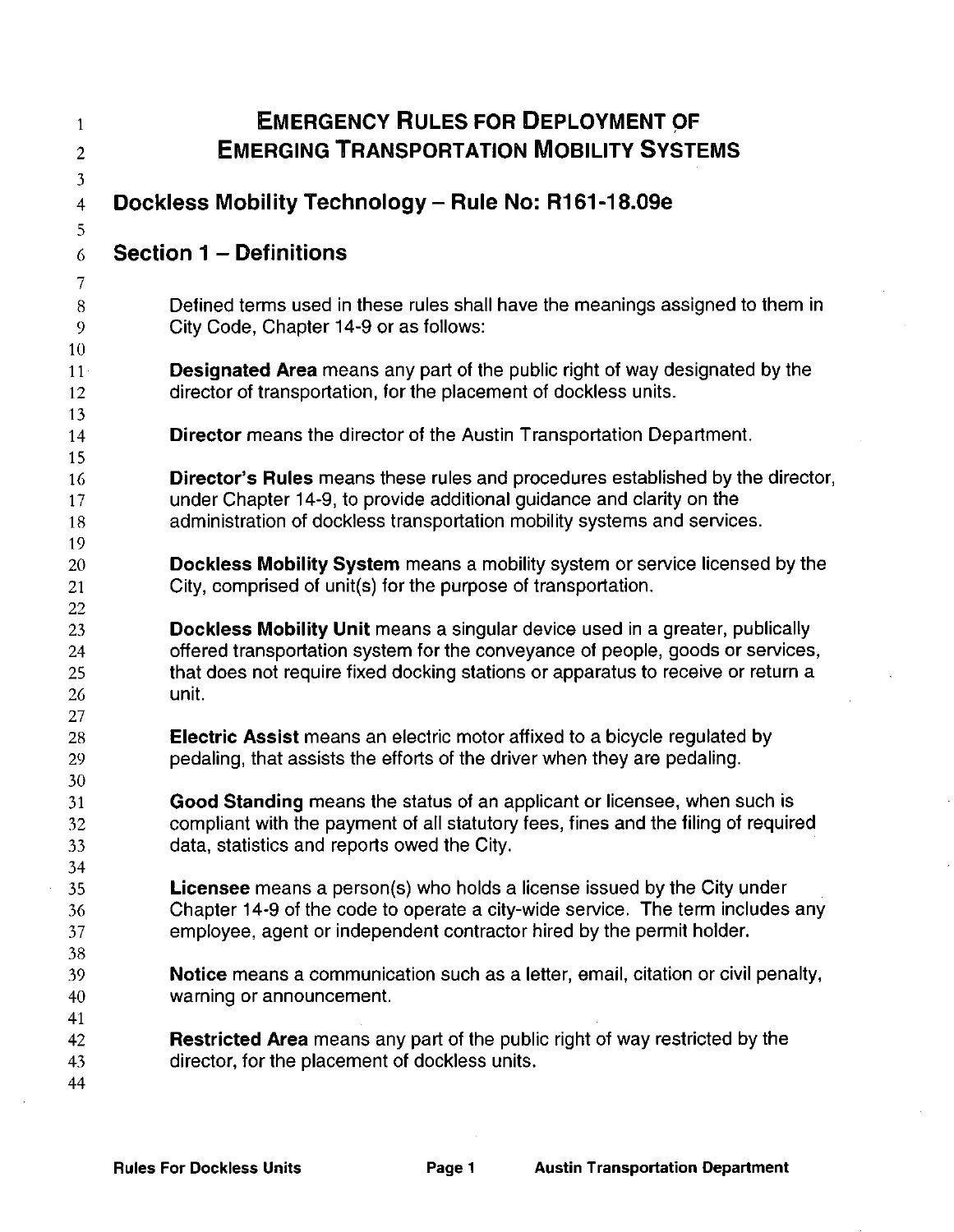| $\mathbf{1}$<br>$\boldsymbol{2}$<br>3               |    | Unit means a singular device used for the transportation or conveyance of<br>people, goods or services.                                                                                                                                                                                                                                                                              |
|-----------------------------------------------------|----|--------------------------------------------------------------------------------------------------------------------------------------------------------------------------------------------------------------------------------------------------------------------------------------------------------------------------------------------------------------------------------------|
| $\overline{\mathbf{4}}$<br>5<br>6<br>$\overline{7}$ |    | Unit Placement Plan means the written plan regarding the licensee's internal<br>program, policy decisions and proposed actions in order to come into compliance<br>with the rules, regulations and standards established by the City, in order to<br>avoid violation of the City's ordinances or director's rules.                                                                   |
| 8<br>9                                              |    | <b>Section 2 - Dockless Mobility Units</b>                                                                                                                                                                                                                                                                                                                                           |
| 10<br>11<br>12<br>13                                | Α. | Dockless units shall only be available at rates that are clearly and<br>understandably communicated to the customer prior to use of a unit.                                                                                                                                                                                                                                          |
| 14<br>15<br>16                                      | C. | Each unit shall prominently display the name of the licensee, their current contact<br>information, a unique serial number and the permit sticker issued by the City,<br>affixed to the unit itself.                                                                                                                                                                                 |
| 17<br>18<br>19<br>20<br>21                          | D. | Dockless units shall be equipped with a brake, and, for those units that operate<br>at nighttime, a front light that emits white light and a red light and reflector at the<br>rear of the unit, pursuant to Section 551.104 of the Texas Transportation Code.                                                                                                                       |
| 22<br>23<br>24<br>25                                | Ε. | Dockless units shall be equipped with an on-board GPS unit or equivalent that<br>can report the location of a unit at any time for the purposes of use, recovery,<br>repair, and data collection.                                                                                                                                                                                    |
| 26<br>27<br>28                                      | F. | Dockless units shall be high quality, sturdily built to withstand the rigors of<br>outdoor storage and constant use for at least five years.                                                                                                                                                                                                                                         |
| 29<br>30                                            | G. | Dockless units shall employ tamper-resistant security hardware.                                                                                                                                                                                                                                                                                                                      |
| 31<br>32<br>33<br>34<br>35                          | Н. | Electric-assist dockless units used in systems issued a license must employ an<br>electric motor of less than 750 watts (1 h.p.) whose maximum speed on a paved,<br>level surface, when powered solely by such a motor when ridden by an licensee<br>who weighs 170 pounds, is less than 20 mph.                                                                                     |
| 36<br>37<br>38<br>39<br>40                          | T. | Bicycles used in systems issued a license shall meet standards outlined in the<br>Code of Federal Regulation (CFR) under Title 16, Chapter II, Subchapter C, Part<br>1512 – Requirements for Bicycles. Additionally, licensed systems shall meet the<br>safety standards outlined in International Organization for Standardization (ISO)<br>$43.150 - C$ ycles, subsection $4210$ . |
| 41<br>42<br>43<br>44<br>45                          | J. | Electric bicycles used in systems shall meet the definition of low-speed electric<br>bicycle outlined in 15 U.S.C. Chapter 47 Section 2085, be equipped with fully<br>operable pedals and shall be subject to the same requirements as ordinary<br>bicycles.                                                                                                                         |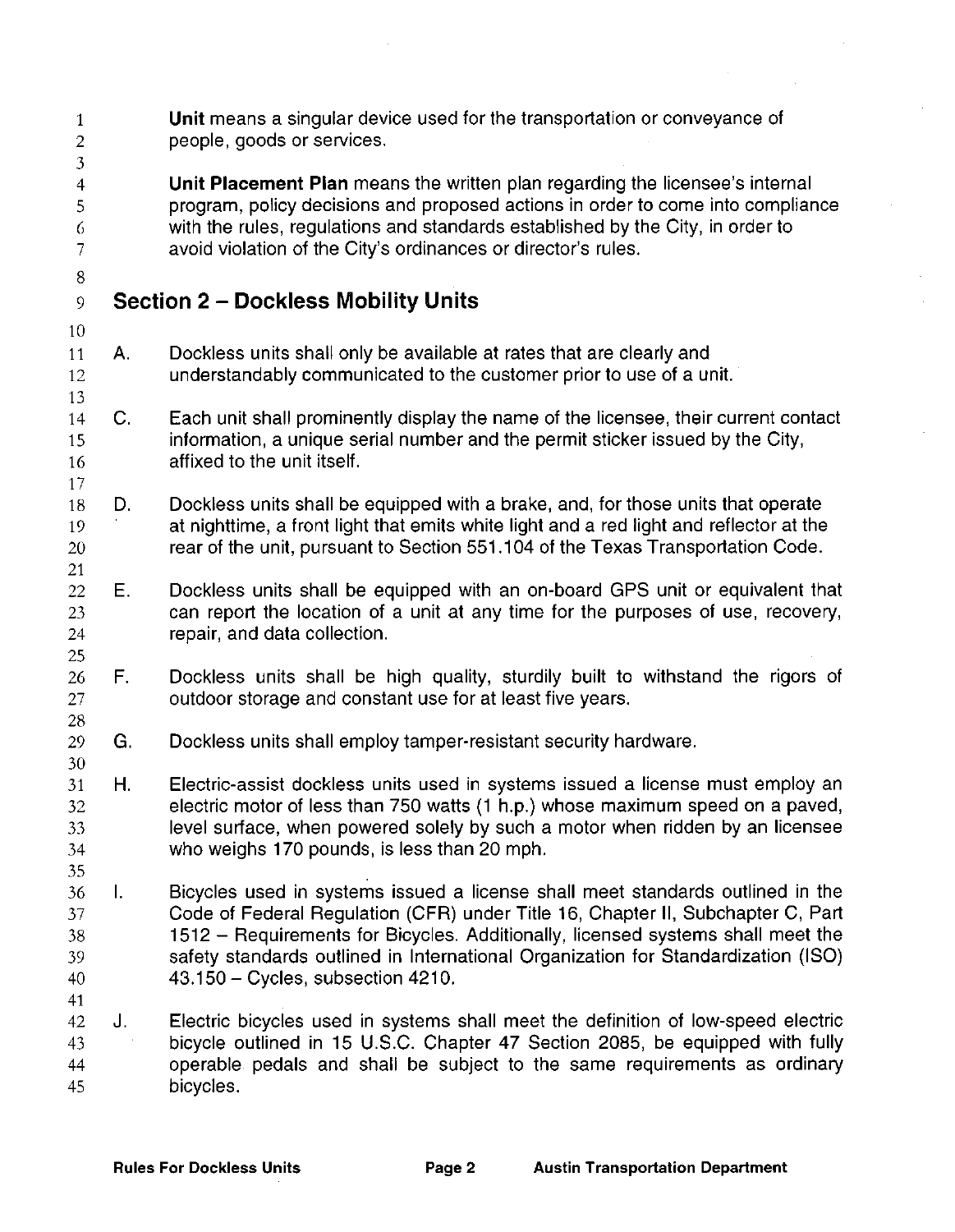| 1                                                               |             |                                                                                                                                                                                                                                                                                                                                                                                                                                                                                                                                                                                                              |
|-----------------------------------------------------------------|-------------|--------------------------------------------------------------------------------------------------------------------------------------------------------------------------------------------------------------------------------------------------------------------------------------------------------------------------------------------------------------------------------------------------------------------------------------------------------------------------------------------------------------------------------------------------------------------------------------------------------------|
| $\mathbf{2}$<br>$\mathfrak{Z}$<br>$\overline{4}$<br>$\mathsf S$ | Κ.          | Scooters used in systems shall meet equivalent safety standards as those<br>outlined in the Code of Federal Regulations and the International Organization<br>for Standardization for bicycles.                                                                                                                                                                                                                                                                                                                                                                                                              |
| 6<br>$\overline{7}$<br>8                                        | L.          | Electric scooters and bicycles shall be incapable of reaching a top speed of 20<br>mph or greater.                                                                                                                                                                                                                                                                                                                                                                                                                                                                                                           |
| 9<br>10<br>11<br>12<br>13                                       | М.          | Dockless units shall be able to securely stand upright when parked<br>and no later than August 1, 2018, all units shall be capable of being locked to a<br>bike rack or shall be equipped with haptic technology that indicates to the user if<br>they have parked in a designated, geo-fenced parking area.                                                                                                                                                                                                                                                                                                 |
| 14                                                              |             | Section 3 – Service Area and Size of Fleet                                                                                                                                                                                                                                                                                                                                                                                                                                                                                                                                                                   |
| 15<br>16<br>17<br>18<br>19<br>20<br>21                          | Α.          | The director shall limit the number of units licensed to a maximum of 500 units,<br>per initial license. Units must show a minimum utilization rate of 2 rides per day.<br>Should this demand not be met, the director may require a portion of the units to<br>be relocated or removed. By August 1, 2018, all units must show a minimum<br>utilization rate of 2 rides per day, per unit, per zone.                                                                                                                                                                                                        |
| 22<br>23<br>24<br>25                                            | В.          | Licensees may request to deploy additional units beyond the 500 unit maximum,<br>in increments of 250, provided they meet the following criteria:                                                                                                                                                                                                                                                                                                                                                                                                                                                            |
| 26<br>27<br>28                                                  |             | The licensee provides a specific geographic area, in ESRI ArcGIS<br>1.<br>shapefile format, of at least 5 square miles in size.                                                                                                                                                                                                                                                                                                                                                                                                                                                                              |
| 29<br>30<br>31<br>32                                            |             | 2.<br>All additional units will operate outside of the Downtown Austin Project<br>Coordination Zone (DAPCZ) as verified in real-time through a web-based<br>application programming interface (API).                                                                                                                                                                                                                                                                                                                                                                                                         |
| 33<br>34<br>35                                                  |             | 3.<br>The performance bond is adjusted at \$100/unit to cover all units operated<br>by the licensee.                                                                                                                                                                                                                                                                                                                                                                                                                                                                                                         |
| 36<br>37<br>38<br>39<br>40<br>41<br>42<br>43                    | $C_{\cdot}$ | Authorization of additional units is within the sole discretion of the director.<br>Licensees are authorized to operate within the City of Austin full purpose, public<br>right-of-way. All other operations, including access to the service and storage of the<br>unit, is NOT authorized within parks, publically-accessible plazas subject to City<br>license agreements with private property owners, off-street parking lots/garages,<br>state owned land and/or facilities, campuses, or other areas outside of the City of<br>Austin public right-of-way, unless authorized by a separate agreement. |
| 44<br>45<br>46                                                  | D.          | Licensee shall be responsible for monitoring distribution of units available to<br>customers according to parameters required by the director. The director may<br>require a reduction in a licensee's total number of units based on the overall                                                                                                                                                                                                                                                                                                                                                            |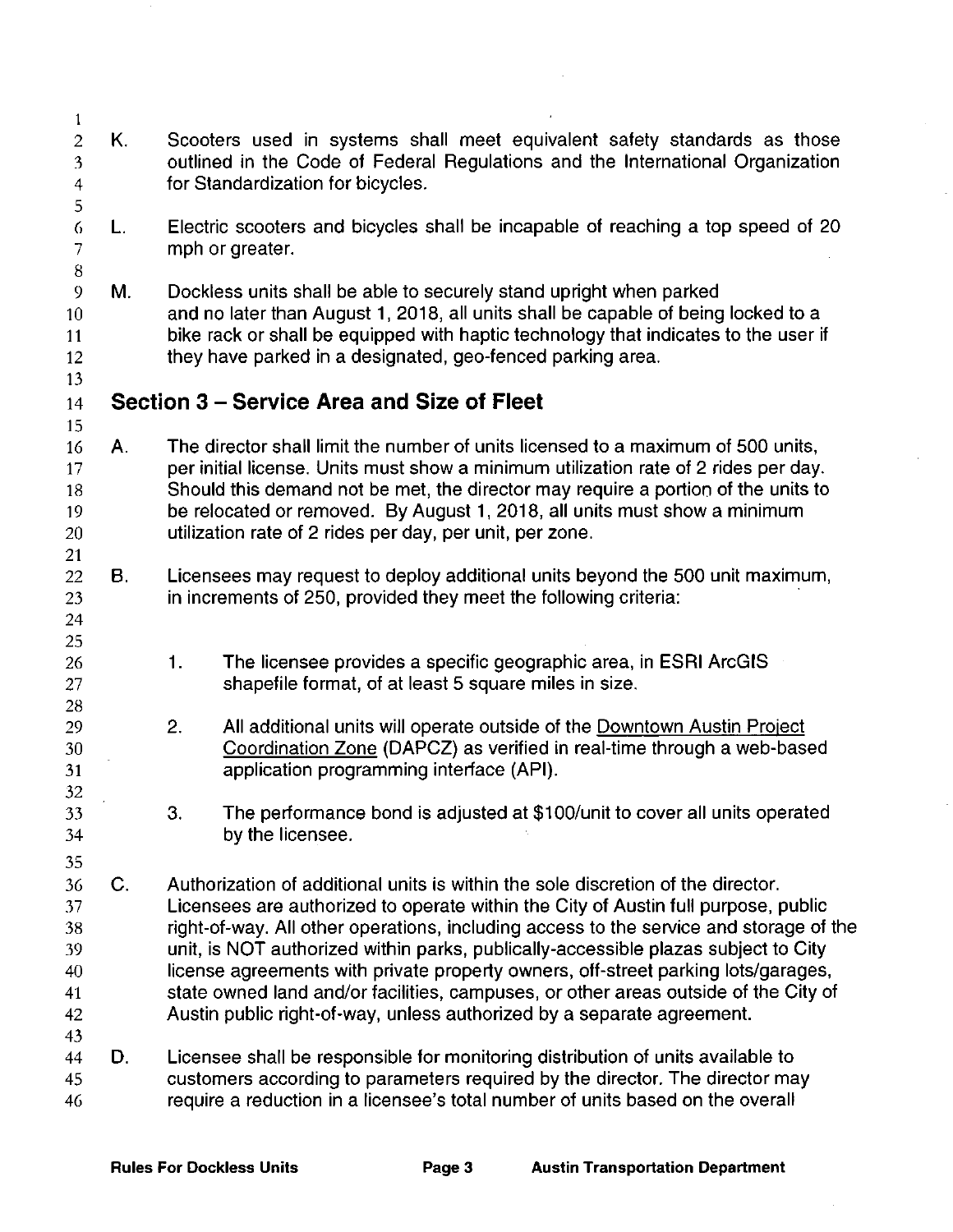| 1<br>$\mathbf{2}$                     |               | number of units concentrated within a specific area. Licensees shall reduce the<br>number of units according to the following timelines:                                                                                                                                         |
|---------------------------------------|---------------|----------------------------------------------------------------------------------------------------------------------------------------------------------------------------------------------------------------------------------------------------------------------------------|
| $\mathfrak{Z}$<br>$\overline{4}$<br>5 |               | Reduction shall occur within four (4) hours of receipt of notice on<br>1 <sub>1</sub><br>weekdays, 6am and 6pm, not including holidays.                                                                                                                                          |
| 6<br>7<br>$\, 8$<br>$\boldsymbol{9}$  |               | 2.<br>At all other times, reduction shall occur within ten (10) hours of receipt of<br>notice.                                                                                                                                                                                   |
| 10<br>11<br>12.                       | Е.            | The director may amend, suspend or terminate a license pursuant to City Code §<br>14-9-25 and require that the entire fleet of units be removed from Austin streets,<br>within ten (10) calendar days.                                                                           |
| 13<br>14                              |               | Section 4 – Safety                                                                                                                                                                                                                                                               |
| 15<br>16<br>17<br>18<br>19<br>20      | Α.            | Licensee shall be capable of quickly identifying and addressing safety and<br>maintenance issues with one or more of their dockless mobility units, including a<br>mechanism for customers to notify the company that there is a safety or<br>maintenance concern with the unit. |
| 21<br>22<br>23                        | В.            | Licensee shall be capable of remotely disabling the use of a unit should it be<br>reported or found to have a safety, maintenance or other hazardous condition.                                                                                                                  |
| 24<br>25                              | $\mathbf C$ . | Licensee shall remove any unit that is not safe to operate within four (4) hours of<br>receipt of notice and shall not be redeployed until repaired.                                                                                                                             |
| 26<br>27<br>28                        | D.            | Licensee shall keep a record of reported collisions and send these reports to the<br>director on a monthly basis.                                                                                                                                                                |
| 29<br>30<br>31                        | Е.            | Licensee shall keep a record of maintenance activities including but not limited to<br>unit identification number and maintenance performed.                                                                                                                                     |
| 32<br>33<br>34<br>35                  | F.,           | Licensee shall sign and record an indemnification agreement indemnifying the<br>City and holding harmless the City.                                                                                                                                                              |
| 36<br>37                              | G.            | Licensee agrees to educate users on lawful and safe use of the dockless mobility<br>unit.                                                                                                                                                                                        |
| 38<br>39<br>40                        | Η.            | The director may require the removal of units with batteries or motors that are<br>deemed unsafe for public use.                                                                                                                                                                 |
| 41<br>42<br>43<br>44<br>45            | L.            | Licensees operating electric-assist units shall have a program to ensure proper<br>recycling of batteries and disposal of these batteries under Universal Waste<br>Battery disposal standards under Title 40 of the Code of Federal Regulations<br>(CFR) in part 273.            |
|                                       |               |                                                                                                                                                                                                                                                                                  |

 $\bar{\beta}$ 

 $\bar{z}$ 

 $\bar{z}$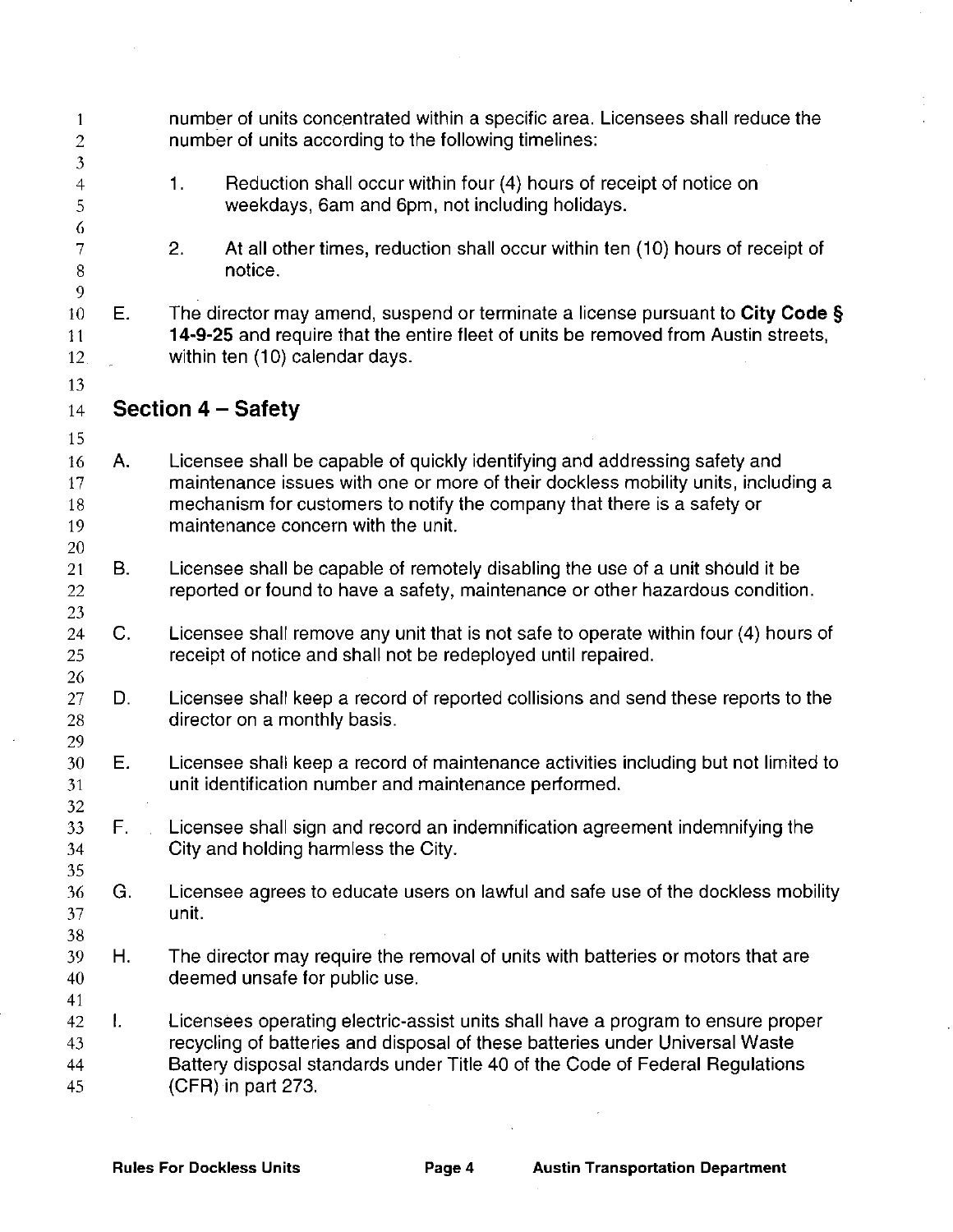| 1                                                |    |                                                                                                                                                                                                                                                   |                                                                                                             |  |  |  |  |
|--------------------------------------------------|----|---------------------------------------------------------------------------------------------------------------------------------------------------------------------------------------------------------------------------------------------------|-------------------------------------------------------------------------------------------------------------|--|--|--|--|
| $\boldsymbol{2}$<br>3<br>$\overline{\mathbf{4}}$ | J. | Licensee shall require individuals or companies that pick up, drop off or charge<br>units to wear high-visibility safety apparel that meets the Performance Class 2 or<br>3 requirements of the ANSI/ISEA 107-2004 publication entitled "American |                                                                                                             |  |  |  |  |
| 5                                                |    |                                                                                                                                                                                                                                                   | National Standard for High-Visibility Apparel and Headwear".                                                |  |  |  |  |
| 6                                                |    |                                                                                                                                                                                                                                                   |                                                                                                             |  |  |  |  |
| $\overline{7}$                                   |    |                                                                                                                                                                                                                                                   | <b>Section 5 - Parking</b>                                                                                  |  |  |  |  |
| 8<br>9                                           | А. |                                                                                                                                                                                                                                                   | Dockless units shall prominently display the licensee's current contact                                     |  |  |  |  |
| 10                                               |    |                                                                                                                                                                                                                                                   | information for the purposes of requesting removal, relocation or retrieval of the                          |  |  |  |  |
| 11                                               |    | unit.                                                                                                                                                                                                                                             |                                                                                                             |  |  |  |  |
| 12                                               |    |                                                                                                                                                                                                                                                   |                                                                                                             |  |  |  |  |
| 13                                               | В. |                                                                                                                                                                                                                                                   | Licensee shall park units and instruct users on how to park units only in                                   |  |  |  |  |
| 14                                               |    |                                                                                                                                                                                                                                                   | designated areas, defined as follows:                                                                       |  |  |  |  |
| 15<br>16                                         |    | 1.                                                                                                                                                                                                                                                | The hard surface (e.g. concrete, asphalt) within the landscape/furniture                                    |  |  |  |  |
| 17                                               |    |                                                                                                                                                                                                                                                   | zone of a sidewalk so long as there is at least 3 feet of clear walking                                     |  |  |  |  |
| 18                                               |    |                                                                                                                                                                                                                                                   | space;                                                                                                      |  |  |  |  |
| 19                                               |    |                                                                                                                                                                                                                                                   |                                                                                                             |  |  |  |  |
| 20                                               |    | 2.                                                                                                                                                                                                                                                | At a public bike rack;                                                                                      |  |  |  |  |
| 21                                               |    |                                                                                                                                                                                                                                                   |                                                                                                             |  |  |  |  |
| 22<br>23                                         |    | 3.                                                                                                                                                                                                                                                | The director may further designate areas by geofencing, marked parking<br>boxes or other determined method. |  |  |  |  |
| 24                                               |    |                                                                                                                                                                                                                                                   |                                                                                                             |  |  |  |  |
| 25                                               | C. |                                                                                                                                                                                                                                                   | Licensee shall NOT park units and instruct users to NOT park units in restricted                            |  |  |  |  |
| 26                                               |    |                                                                                                                                                                                                                                                   | areas, defined as follows:                                                                                  |  |  |  |  |
| 27                                               |    |                                                                                                                                                                                                                                                   |                                                                                                             |  |  |  |  |
| 28                                               |    | $-1.$                                                                                                                                                                                                                                             | In the area within or immediately adjacent to:                                                              |  |  |  |  |
| 29                                               |    |                                                                                                                                                                                                                                                   |                                                                                                             |  |  |  |  |
| 30                                               |    |                                                                                                                                                                                                                                                   | Americans with Disabilities Act (ADA) accommodations including<br>a.                                        |  |  |  |  |
| 31                                               |    |                                                                                                                                                                                                                                                   | curb ramps, railings and signal push buttons;                                                               |  |  |  |  |
| 32                                               |    |                                                                                                                                                                                                                                                   | <b>Sidewalk Cafes or Street Patios;</b>                                                                     |  |  |  |  |
| 33<br>34                                         |    |                                                                                                                                                                                                                                                   | b.                                                                                                          |  |  |  |  |
| 35                                               |    |                                                                                                                                                                                                                                                   | Transit zones, including bus stops, shelters, passenger waiting<br>C.                                       |  |  |  |  |
| 36                                               |    |                                                                                                                                                                                                                                                   | areas, and bus layover and staging zones, except at existing bike                                           |  |  |  |  |
| 37                                               |    |                                                                                                                                                                                                                                                   | racks;                                                                                                      |  |  |  |  |
| 38                                               |    |                                                                                                                                                                                                                                                   |                                                                                                             |  |  |  |  |
| 39                                               |    |                                                                                                                                                                                                                                                   | Loading zones;<br>d.                                                                                        |  |  |  |  |
| 40                                               |    |                                                                                                                                                                                                                                                   | Disabled parking zone;                                                                                      |  |  |  |  |
| 41<br>42                                         |    |                                                                                                                                                                                                                                                   | e.                                                                                                          |  |  |  |  |
| 43                                               |    |                                                                                                                                                                                                                                                   | f.<br>Street furniture that requires parking access (for example, benches,                                  |  |  |  |  |
| 44                                               |    |                                                                                                                                                                                                                                                   | pay stations);                                                                                              |  |  |  |  |
| 45                                               |    |                                                                                                                                                                                                                                                   |                                                                                                             |  |  |  |  |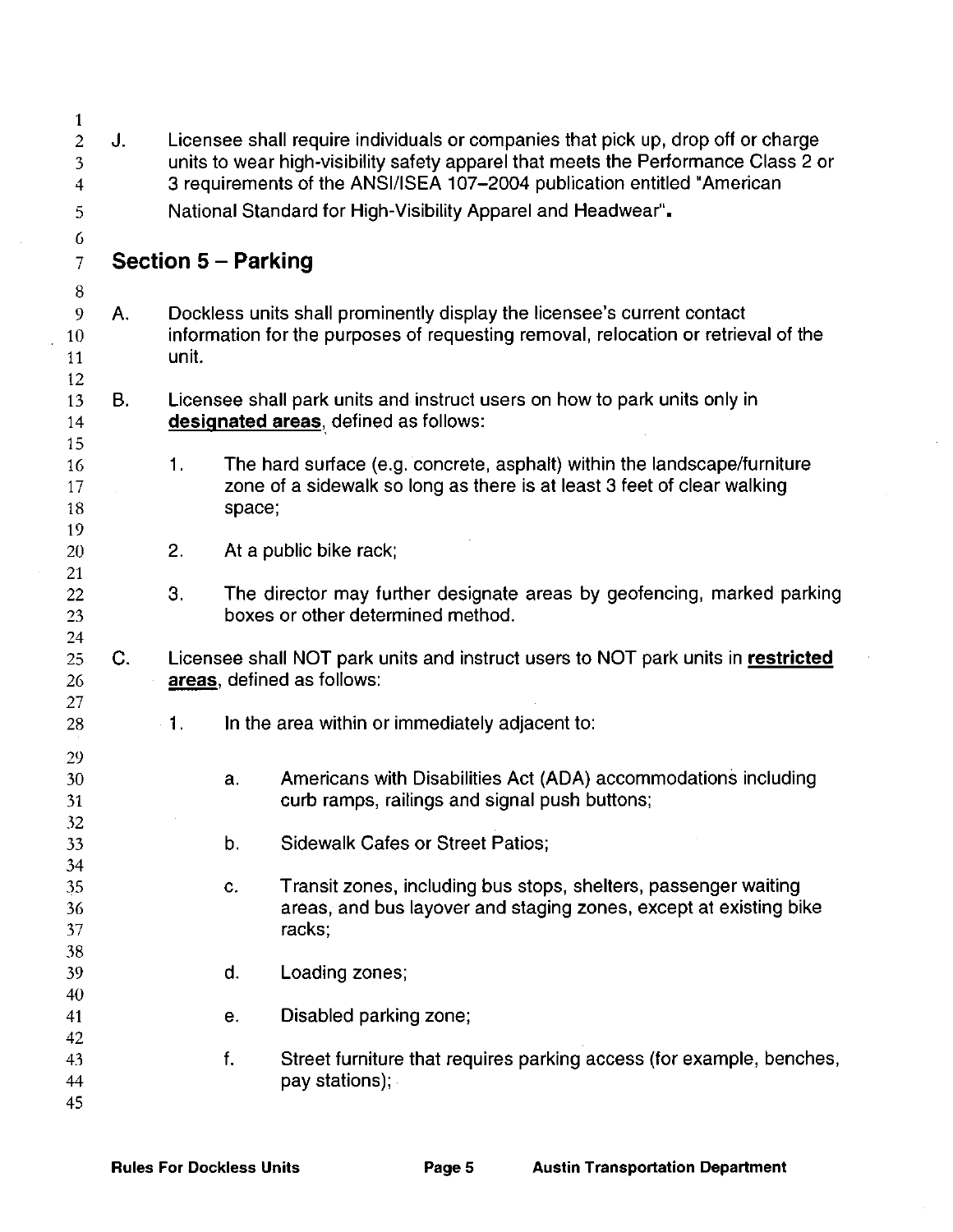| 1<br>$\sqrt{2}$      |                |                                                                                                                                                                                                                                            | Entryways and exitways, including fire exits, fire escapes, or any<br>g.<br>other building evacuation exitways or                                                                              |  |
|----------------------|----------------|--------------------------------------------------------------------------------------------------------------------------------------------------------------------------------------------------------------------------------------------|------------------------------------------------------------------------------------------------------------------------------------------------------------------------------------------------|--|
| 3<br>$\overline{4}$  |                |                                                                                                                                                                                                                                            | Driveways.<br>h.                                                                                                                                                                               |  |
| 5<br>6<br>7          |                | 2.                                                                                                                                                                                                                                         | Blocks where the landscape/furniture zone is less than 3 feet wide, or<br>where there is no landscape/furniture zone.                                                                          |  |
| 8<br>9<br>10         |                | 3.                                                                                                                                                                                                                                         | In the paved right-of-way between curb lines, unless there is zone<br>designated by the director.                                                                                              |  |
| 11<br>12<br>13       |                | 4.                                                                                                                                                                                                                                         | The director may further restrict additional areas for the purposes of<br>dockless mobility unit parking.                                                                                      |  |
| 14<br>15<br>16       | D.             |                                                                                                                                                                                                                                            | Units that are parked incorrectly shall be re-parked in a correct manner or<br>removed by the operator within the following time frames:                                                       |  |
| 17<br>18<br>19       |                | 1.                                                                                                                                                                                                                                         | Within two (2) hours of receipt of notice, during weekdays, 6am and 6pm,<br>not including holidays.                                                                                            |  |
| 20<br>21<br>22       |                | 2.                                                                                                                                                                                                                                         | All other times shall occur within ten (10) hours of receipt of notice.<br>Section 6 – Operations and Customer Service                                                                         |  |
| 23<br>24<br>25<br>26 | Α.             | Licensee shall have a customer service phone number, website, and app<br>customer interface that is available (24) twenty four hours a day, (7) seven days<br>a week for customers to report safety concerns, complaints or ask questions. |                                                                                                                                                                                                |  |
| 27<br>28<br>29       | В.             | Licensee shall have a staffed operations and customer service center in the City<br>of Austin.                                                                                                                                             |                                                                                                                                                                                                |  |
| 30<br>31<br>32<br>33 | $\mathsf{C}$ . |                                                                                                                                                                                                                                            | Licensee shall have visible language that notifies the user of the City of Austin's<br>"Dockless Mobility Code of Ethics" as follows:                                                          |  |
| 34<br>35<br>36       |                | $\mathbf{1}$ .                                                                                                                                                                                                                             | Pedestrians First - People operating bicycles and scooters shall yield to<br>pedestrians on sidewalks.                                                                                         |  |
| 37<br>38<br>39       |                | 2.                                                                                                                                                                                                                                         | Parking Responsibly - Units shall be parked in a secure upright position<br>only in designated areas.                                                                                          |  |
| 40<br>41<br>42       |                | 3.                                                                                                                                                                                                                                         | Stay on Right of Way - Users should not take units to areas where they<br>are not authorized to operate, such as private property, parkland, state-<br>owned land or other unauthorized areas. |  |
| 43<br>44<br>45       |                | 4.                                                                                                                                                                                                                                         | Know What You're Sharing - Users have access to dockless mobility<br>services without having to share Personally Identifiable Information and                                                  |  |

.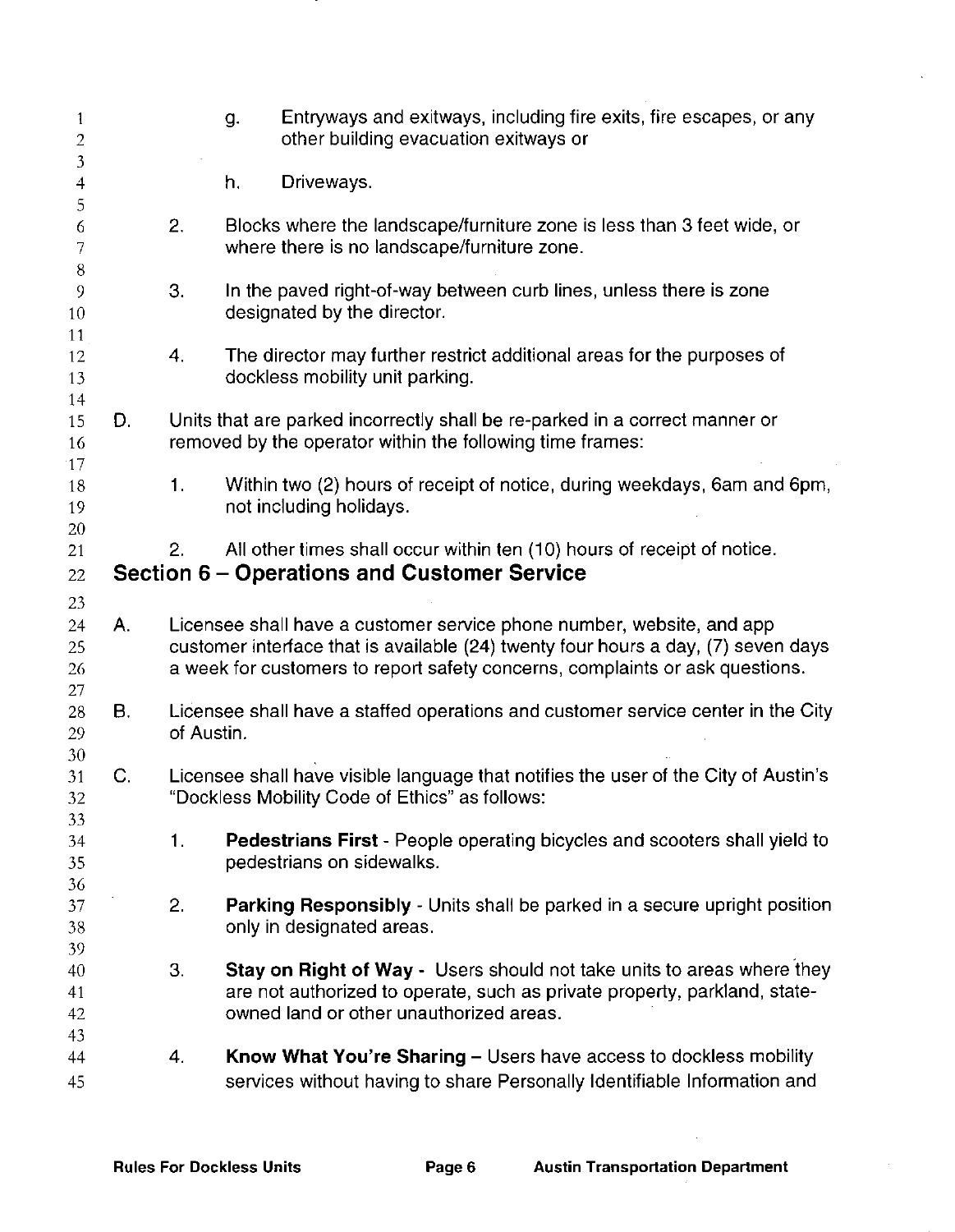| $\mathbf{1}$<br>$\overline{c}$                |    | have the opportunity to Opt-In to sharing this information only after getting<br>clear information about what type of information will be shared.                                                                                                                                                                                                                                                                                                                                                                                                        |
|-----------------------------------------------|----|----------------------------------------------------------------------------------------------------------------------------------------------------------------------------------------------------------------------------------------------------------------------------------------------------------------------------------------------------------------------------------------------------------------------------------------------------------------------------------------------------------------------------------------------------------|
| 3<br>$\overline{\mathbf{4}}$<br>5             |    | 5.<br><b>Right and Report</b> – If you see a unit toppled over or parked improperly;<br>help out by righting the unit and reporting the issue via 311.                                                                                                                                                                                                                                                                                                                                                                                                   |
| 6<br>$\overline{7}$<br>$\,8\,$                | D. | The director reserves the right to modify the Dockless Mobility Code of Ethics<br>and/or require licensees to provide additional information to their users.                                                                                                                                                                                                                                                                                                                                                                                             |
| 9<br>10<br>11<br>12                           | Ε. | Licensee shall provide the director with a direct contact for licensee staff that are<br>capable of rebalancing units. All licensed licensees shall remove, relocate or<br>rebalance units based on these times:                                                                                                                                                                                                                                                                                                                                         |
| 13<br>14<br>15                                |    | 1 <sub>1</sub><br>Rebalancing shall occur within two (2) hours of receipt of notice, during<br>weekdays, 6am and 6pm, not including holidays.                                                                                                                                                                                                                                                                                                                                                                                                            |
| 16<br>17<br>18                                |    | 2.<br>All other times rebalancing shall occur within ten (10) hours of receipt of<br>notice.                                                                                                                                                                                                                                                                                                                                                                                                                                                             |
| 19<br>20<br>21<br>22<br>23<br>24<br>25<br>26  | F. | Licensee shall prepare and implement a marketing and outreach plan at its own<br>cost to promote the use of dockless mobility in neighborhoods currently<br>underserved by dockless mobility options, (initially defined as less than 25<br>licensee units per square mile, subject to change at the director's discretion)<br>including offering an affordable option that does not require the user to access<br>the service via a smartphone application for any customer with an income level at<br>or below 200% of the federal poverty guidelines. |
| 27<br>28<br>29 <sup>°</sup><br>30<br>31<br>32 | G. | Licensee shall be responsible for implementing and submitting to the director a<br>maintenance, cleaning, repair and waste management plan for approval. This<br>plan shall address ongoing maintenance of units, routine cleaning and repair as<br>well as how units that are no longer capable of service will be disposed of<br>responsibly.                                                                                                                                                                                                          |
| 33<br>34<br>35<br>36                          | Η. | Licensee shall employ an electronic payment system that is compliant with the<br>Payment Card Industry Data Security Standards. Each transaction shall include<br>the unit identification number listed on the Unit Inventory List.                                                                                                                                                                                                                                                                                                                      |
| 37                                            |    | Section 7 – Data Reporting and Sharing                                                                                                                                                                                                                                                                                                                                                                                                                                                                                                                   |
| 38<br>39<br>40<br>41<br>42<br>43              | Α. | Licensee shall not require users (customers) to grant location services to use the<br>licensee's mobility service. All other private data belonging to the user, including<br>but not limited to contacts, photos and files, shall not be required to be shared in<br>order to use the licensee's dockless mobility service.                                                                                                                                                                                                                             |
| 44<br>45                                      | В. | Licensee shall not require users (customers) to share their private data with 3 <sup>rd</sup><br>parties in order to use the licensee's dockless mobility services.                                                                                                                                                                                                                                                                                                                                                                                      |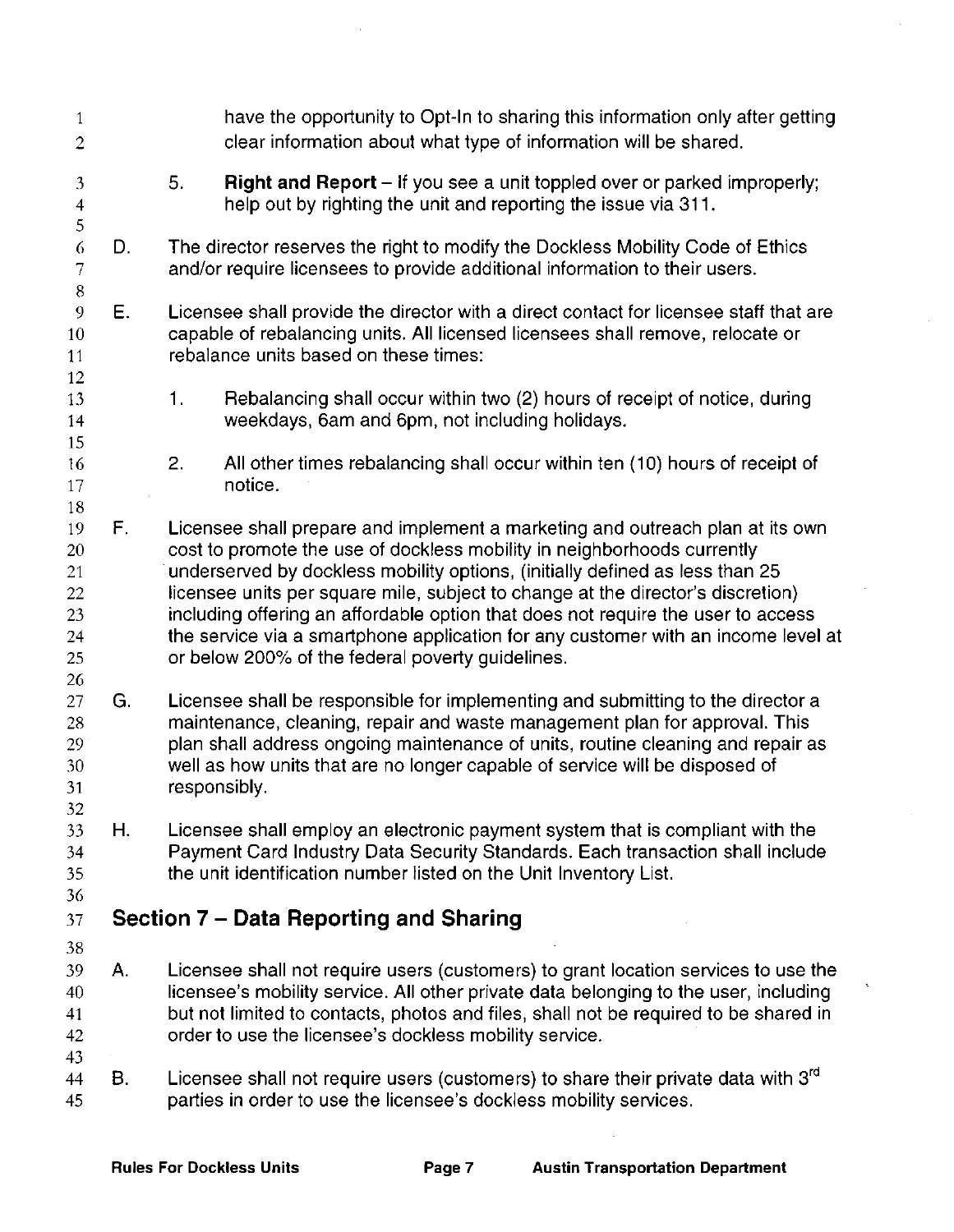|                                  |    | <b>Description</b> |                                                                                                                           | Format                                                                                                                                                                               | <b>Field Name</b>                                                                                                                                       |  |
|----------------------------------|----|--------------------|---------------------------------------------------------------------------------------------------------------------------|--------------------------------------------------------------------------------------------------------------------------------------------------------------------------------------|---------------------------------------------------------------------------------------------------------------------------------------------------------|--|
| 34<br>35                         |    | 6.                 |                                                                                                                           | Additional information as required by the director.                                                                                                                                  |                                                                                                                                                         |  |
| 32<br>33                         |    | 5.                 |                                                                                                                           | Charge level (if electric), if available; and                                                                                                                                        |                                                                                                                                                         |  |
| 31                               |    |                    |                                                                                                                           |                                                                                                                                                                                      |                                                                                                                                                         |  |
| 29<br>30                         |    | 4.                 | Type of unit;                                                                                                             |                                                                                                                                                                                      |                                                                                                                                                         |  |
| 27<br>28                         |    | 3.                 | Unit identification number;                                                                                               |                                                                                                                                                                                      |                                                                                                                                                         |  |
| 26                               |    | 2.                 | Point location;                                                                                                           |                                                                                                                                                                                      |                                                                                                                                                         |  |
| 25                               |    |                    |                                                                                                                           |                                                                                                                                                                                      |                                                                                                                                                         |  |
| 23<br>24                         |    | 1.                 | Assigned Area (e.g. DAPCZ)                                                                                                |                                                                                                                                                                                      |                                                                                                                                                         |  |
| 22                               |    |                    | table below:                                                                                                              |                                                                                                                                                                                      |                                                                                                                                                         |  |
| 21                               |    |                    |                                                                                                                           | information in real time for every unit in service, in the format specified in the                                                                                                   |                                                                                                                                                         |  |
| 20                               |    |                    |                                                                                                                           | access. The API shall deliver data in JSON format and include the following                                                                                                          |                                                                                                                                                         |  |
| 18<br>19                         |    |                    |                                                                                                                           | licensee is directly responsible for providing the API key to the director and shall<br>not refer the City to another subsidiary or parent company representative for API            |                                                                                                                                                         |  |
| 17                               |    |                    |                                                                                                                           |                                                                                                                                                                                      | through a documented web-based application programming interface (API). The                                                                             |  |
| 16                               | F. |                    |                                                                                                                           |                                                                                                                                                                                      | Licensee shall provide the director with real-time information for their entire fleet                                                                   |  |
| 15                               |    |                    |                                                                                                                           |                                                                                                                                                                                      |                                                                                                                                                         |  |
| 13<br>14                         |    |                    | customer demographic data gathered by the system application, anonymized to<br>protect Personal Identifiable Information. |                                                                                                                                                                                      |                                                                                                                                                         |  |
| 12                               | Ε. |                    |                                                                                                                           |                                                                                                                                                                                      | On a monthly basis, all licensees shall provide the director with aggregate                                                                             |  |
| 11                               |    |                    |                                                                                                                           |                                                                                                                                                                                      |                                                                                                                                                         |  |
| 10                               |    |                    | service immediately upon adoption.                                                                                        |                                                                                                                                                                                      |                                                                                                                                                         |  |
| 8<br>9                           |    |                    |                                                                                                                           |                                                                                                                                                                                      | User License Agreement published on the licensee's website and app, and<br>agrees to provide all customers and the director any changes to the terms of |  |
| $\overline{7}$                   |    |                    |                                                                                                                           |                                                                                                                                                                                      | but not limited to the Privacy Policy, terms and conditions of use, and the End                                                                         |  |
| 6                                | D. |                    |                                                                                                                           |                                                                                                                                                                                      | Licensee shall provide the director with updates to the terms of service; including                                                                     |  |
| 5                                |    |                    |                                                                                                                           |                                                                                                                                                                                      |                                                                                                                                                         |  |
| $\overline{3}$<br>$\overline{4}$ |    |                    | with clear notice to the customer.                                                                                        |                                                                                                                                                                                      |                                                                                                                                                         |  |
| $\overline{2}$                   | C. |                    |                                                                                                                           | Licensee may allow users (customers) to opt-in (not opt-out) to providing access<br>to their contacts, photos, files, other private data and 3 <sup>rd</sup> party data sharing only |                                                                                                                                                         |  |
| 1                                |    |                    |                                                                                                                           |                                                                                                                                                                                      |                                                                                                                                                         |  |

| <b>Description</b>                | Format               | <b>Field Name</b>           |
|-----------------------------------|----------------------|-----------------------------|
| <b>Assigned Area</b>              | Text, e.g. "DAPCZ"   | assigned_area               |
| Unit location latitude in decimal | Number               | unit_location_latitude      |
| degrees                           |                      |                             |
| Unit location longitude in        | Number               | unit_location_longtiude     |
| decimal degrees                   |                      |                             |
| Unique unit identifier            | Text                 | unit_id                     |
| Type of Unit                      | Text, e.g. "Bicycle" | unit_type                   |
| Charge Level %                    | Number               | charge_level                |
| Availability start date and time  | ISO-8601             | availability_start_datetime |
|                                   | compliant string     |                             |

 $\sim$ 

 $\hat{\boldsymbol{\beta}}$ 

 $\overline{a}$ 

 $\bar{t}$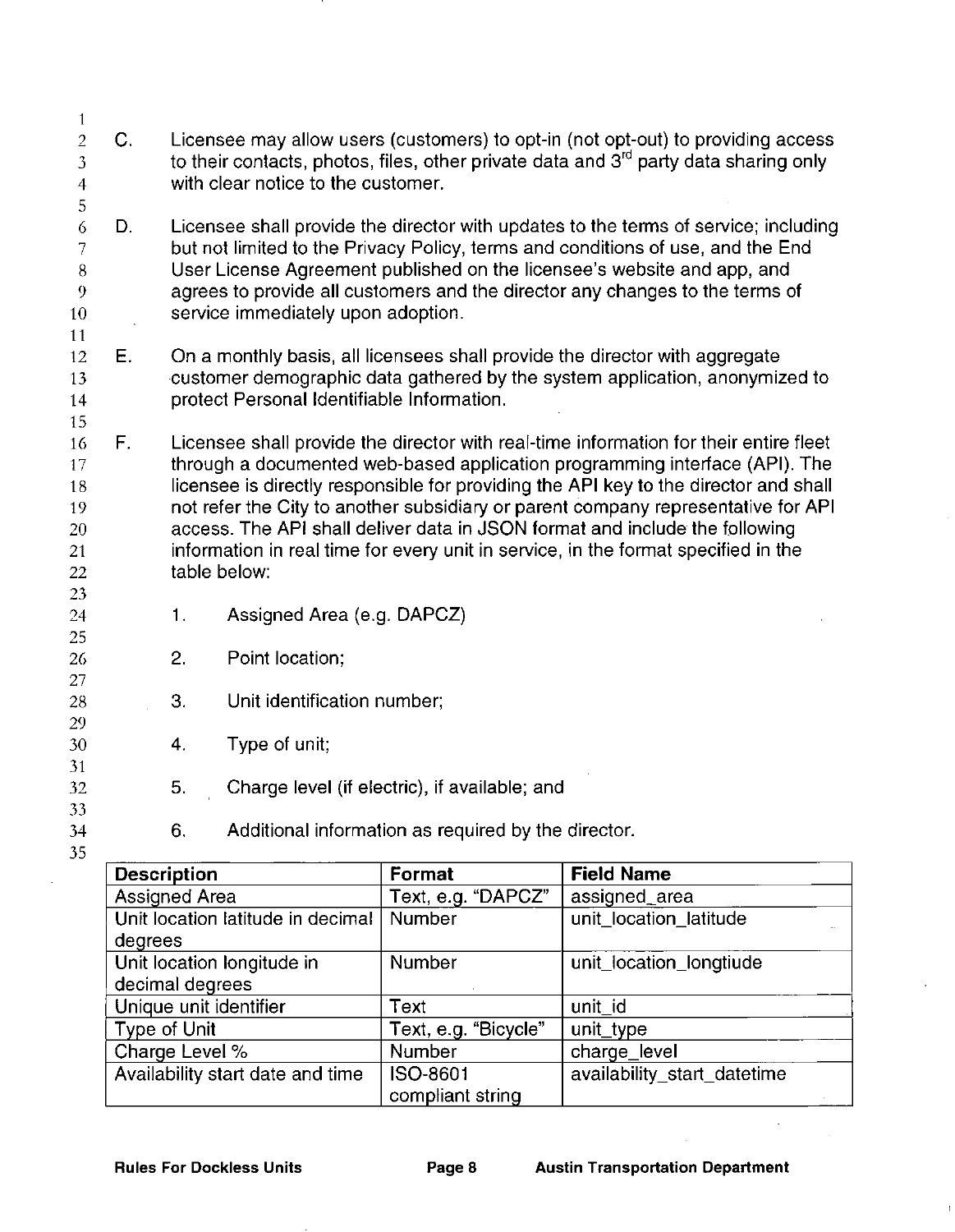| Availability end date and time | ISO-8601<br>compliant string | Availability_end_datetime |
|--------------------------------|------------------------------|---------------------------|
| Company Name                   | Text                         | company_name              |

- 2 G. Licensee found to be submitting incomplete or inaccurate data, such underrepresenting the total number of units in service, shall have their license revoked.
- 6 7 8 9 H. Licensee agree to provide a separate web-based application programming interface (API) for the purposes of sharing data with a university research institute authorized by the director to evaluate the dockless mobility system for the purposes of human factors research.

### 10 11

1

3 4 5

> Licensee shall provide the following anonymized data for each trip record:  $\mathbf{L}$

| <b>Description</b>                                     | Format                    | <b>Field Name</b>                |
|--------------------------------------------------------|---------------------------|----------------------------------|
| <b>Company Name</b>                                    | [company name]            | company_name                     |
| Type of unit                                           | Text, e.g. "Bicycle"      | unit_type                        |
| <b>Assigned Area</b>                                   | Text, e.g. "DAPCZ"        | "assigned_area", e.g.<br>"DAPCZ" |
| Unique trip record<br>identifier                       | Text                      | trip_id                          |
| Trip duration in<br>minutes                            | <b>Number</b>             | trip_duration                    |
| Trip distance in feet                                  | <b>Number</b>             | trip_distance                    |
| Start date and time                                    | ISO-8601 compliant string | startdatetime                    |
| End date and time                                      | ISO-8601 compliant string | enddatetime                      |
| Start location latitude<br>in decimal degrees          | <b>Number</b>             | start location latitude          |
| <b>End location</b><br>longitude in decimal<br>degrees | <b>Number</b>             | end location latitude            |
| Unique unit identifier                                 | Text                      | unit_id                          |

12

13 14 15 16 J. Licensee shall administer a customer satisfaction survey within (60) sixty calendar days prior to the expiration of their license and provide the results of that survey to the director (15) fifteen calendar days prior to the expiration of their license.

17

#### 18 **Section 8 - Insurance, Performance Bond and Fees**

- 19
- 20 21 22 23 A. Licensee shall maintain commercial general liability insurance, worker's compensation, business automobile insurance and additional coverages specified in the license terms and conditions. The City of Austin shall be named as an additional insured.
- 24